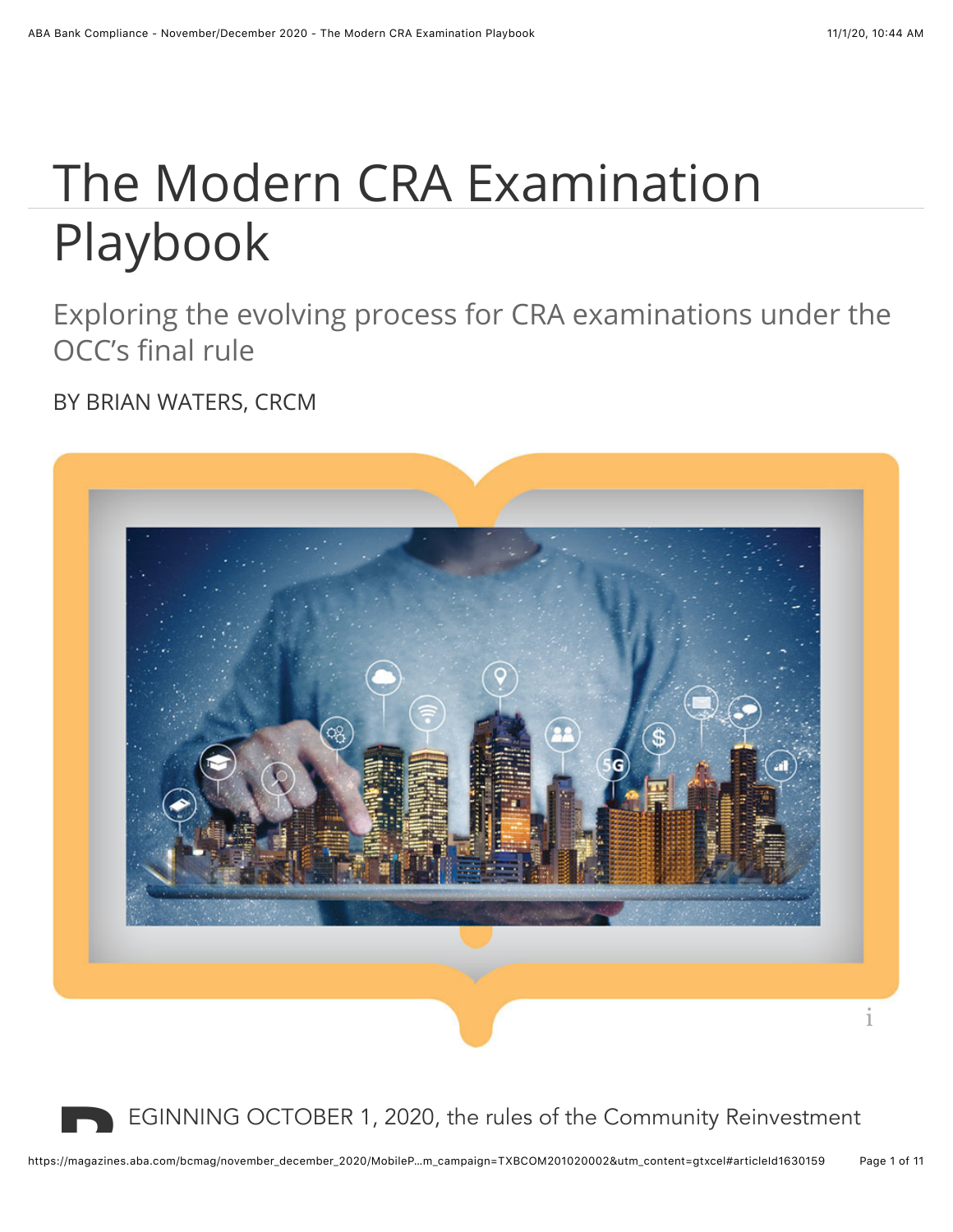**B** Act (CRA) changed for banks regulated by the Office of the Comptroller of the Currency (OCC). On that date, the OCC's final rule became effective for the agency's plan to modernize the CRA. With the rule change, all CRA professionals, from the most experienced CRA Officer to the newest staff member, were propelled into a different way of playing the CRA game with a new playbook. While the first OCC examinations under the new rules aren't for several years, it is never too early to start preparing.

In my first article, CRA Modernization is Here, Now What?, in the September– October issue, I explored the regulatory timeline and path that led to the OCC's new CRA modernization rule. I also discussed the major changes to which OCC regulated bank activities will qualify for CRA consideration, including a new list of OCC-approved CRA activities, and the requirement for banks to value all CRAqualified activities under a new methodology. That information provides the necessary context to understand the shift in how CRA examinations will change in the future for OCC-regulated banks. In this article, I will discuss new requirements for how banks must delineate their assessment areas and how the OCC will conduct CRA examinations for national banks of all asset sizes.

## **Assessment Areas**

Under the CRA, banks are required to define their assessment areas as the geographic areas where they can reasonably be expected to serve. Since the foundation of CRA is rooted in the need to prevent redlining, it only makes sense that determining the markets a bank serves is a key factor during CRA performance evaluations. CRA examiners evaluate lending both inside and outside of a bank's assessment areas, with banks often receiving criticism if too many loans are originated or purchased outside of these areas. Examiners also evaluate the bank's record of lending to low- and moderate-income individuals, small businesses, and small farms in a bank's assessment area, as well as the bank's track record of community development investment and services. Banks are only able to receive credit for CRA activities conducted outside of their assessment areas if they have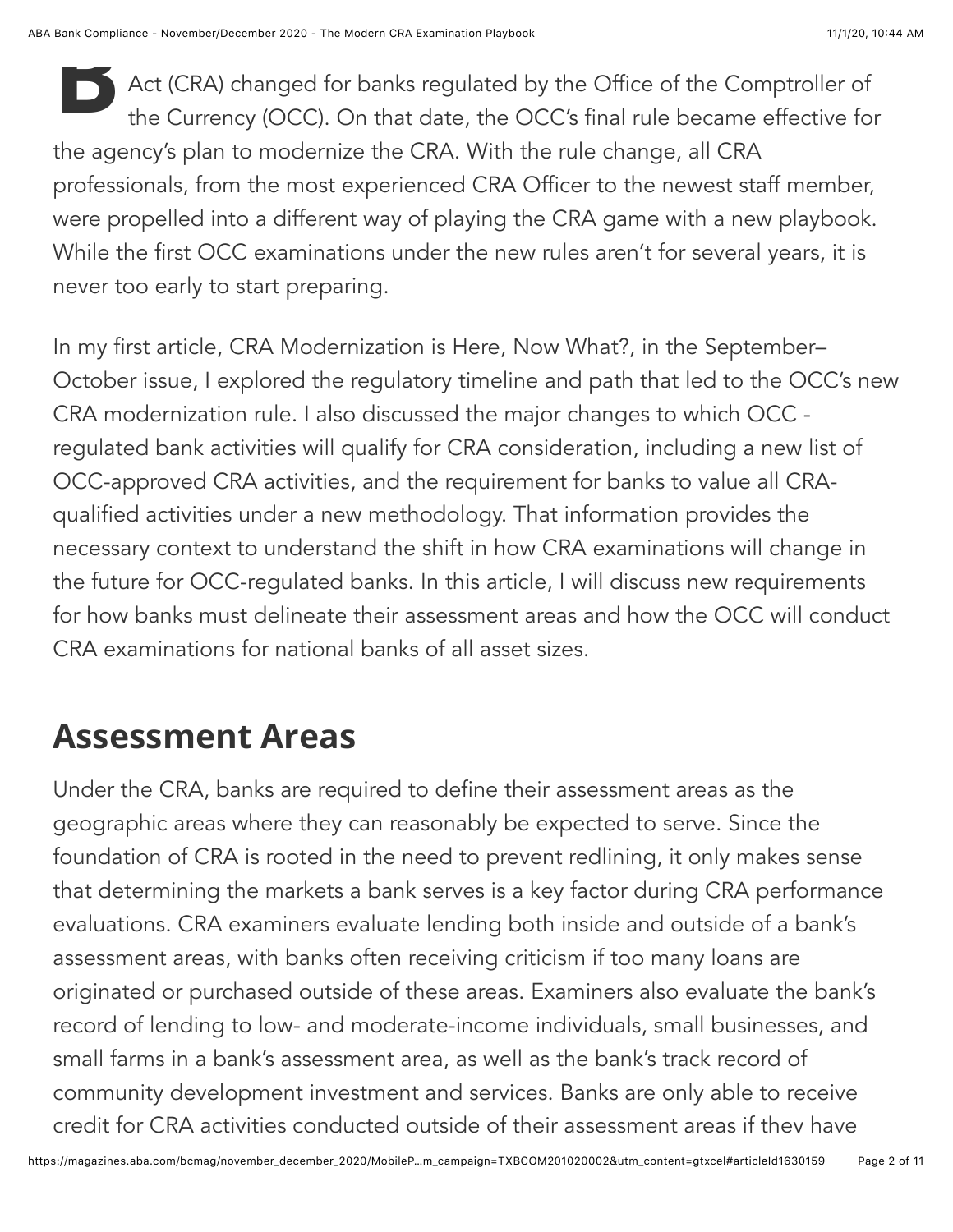ABA Bank Compliance - November/December 2020 - The Modern CRA Examination Playbook 11/1/20, 11/1/20, 10:44 AM

successfully responded to the needs within their assessment areas first.

credit for CRA activities conducted outside of their assessment areas if they have

Historically, assessment areas have been defined by the location where banks have a physical presence or where the bank has a substantial portion of its lending. Under the existing CRA, this includes the bank's main office location, branches, and deposit-taking ATMs. To ensure that banks are not strategically choosing to exclude placing branches in certain areas that are strong sources of loans for the bank, assessment areas must also include any surrounding geographies where the bank originates or purchases a substantial portion of its loans. These historical assessment areas were allowed to be delineated by certain geographic boundaries, such as a Metropolitan Statistical Area (MSA) or a county. However, they could also be carved out as smaller portions of a county as long as the bank did not arbitrarily exclude low- and moderate-income areas or census tracts.

The historical concept of assessment areas is mostly maintained within the new OCC final rule and rebranded as "facility-based assessment areas." Recognizing the importance of bank branches to serving low- and moderate-income communities, the OCC wanted to reaffirm their commitment to ensure that banks would maintain a physical presence in those communities. Banks will be expected to delineate facility-based assessment areas in the same way as before; however, the new rule now stipulates that the smallest geography a bank can select for an assessment area is a whole county or county equivalent. Banks can no longer take only a portion of a county as a facility-based assessment area.

The OCC final rule also introduces a new, second type of assessment area–the "deposit-based assessment area." The OCC pointed out that some banks have implemented business models whereby they are soliciting deposits from a much larger, sometimes national, geographic footprint than their facility locations. In those instances, the OCC believes that it is important that banks which are accepting a significant portion of their deposits from outside of their facility-based assessment areas should also be evaluated for CRA performance in the new deposit-based assessment areas.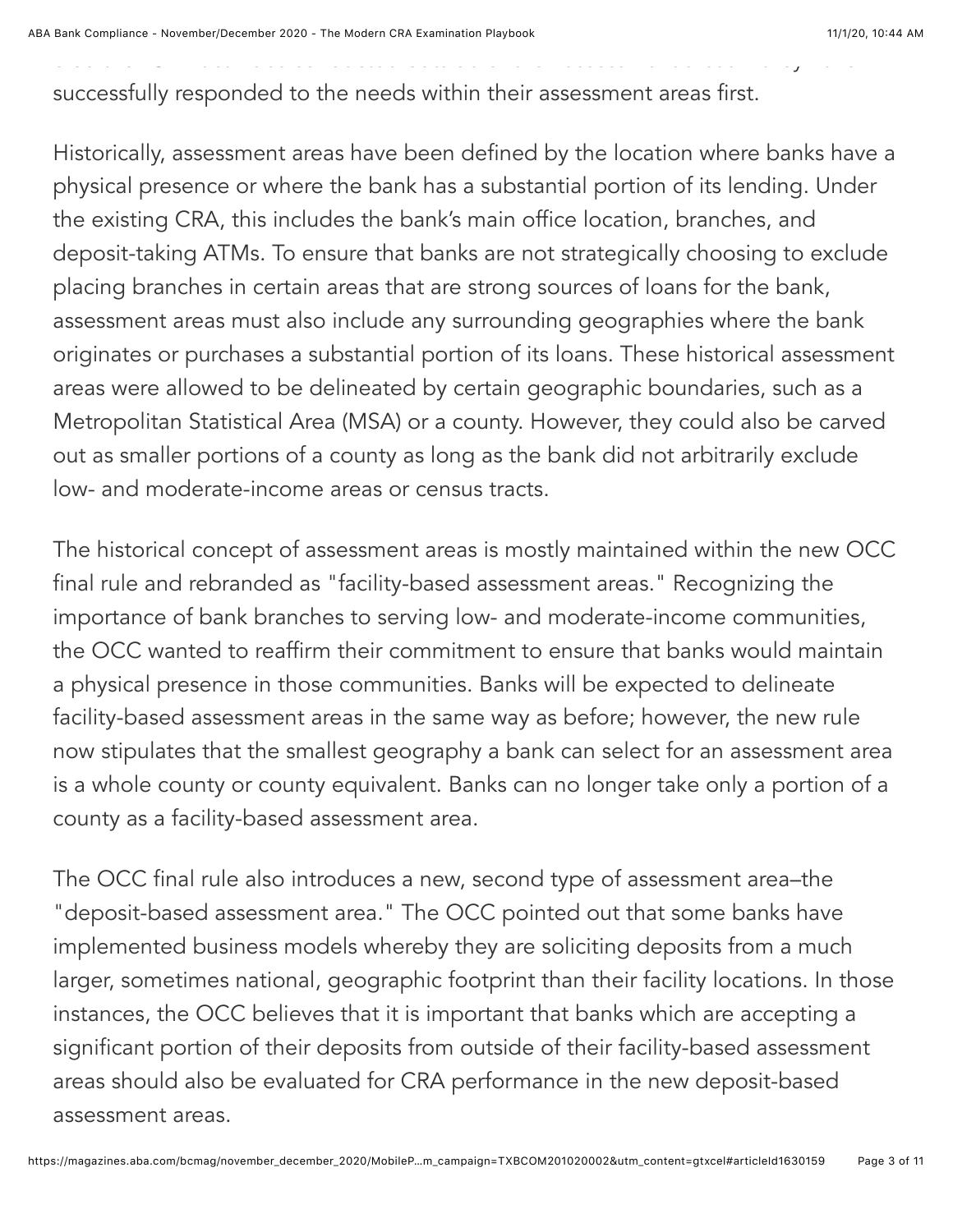Going forward, banks that receive more than 50 percent of their retail domestic deposits from geographies outside of their facility-based assessment areas must also delineate new deposit-based assessment areas. The two types of assessment areas cannot overlap, and a bank must delineate a deposit-based assessment area for any geographic area where it receives five percent or more of its retail domestic deposits. These deposit-based assessment areas could be comprised of:

- A whole state;
- A whole MSA:
- A whole nonmetropolitan area within a state;
- One or more contiquous metropolitan divisions;
- One or more contiguous counties or county equivalents; or the
- Remaining geographic area of one of the prior areas excluding facility-based assessment areas.

## **Small and Intermediate Bank Examinations**

Under the OCC's final rule, the bank asset size designations for bank examination requirements remain. Small banks are now defined as institutions with assets of \$600 million or less in four of the previous five calendar quarters. Intermediate banks, formerly known as "Intermediate Small" banks, are now defined as institutions with assets that exceed the Small bank threshold but with assets of \$2.5 billion or less in four of the previous five calendar quarters. In both cases, the asset size threshold has nearly doubled from the prior rule and will be adjusted annually by the OCC.

The good news is that, for the most part, the OCC's new CRA examination process for Small and Intermediate banks will remain the same as before. The new rule provides for a transition period for its various requirements, allowing Small and Intermediate banks to rely on the "old" examination rules through January 1, 2024.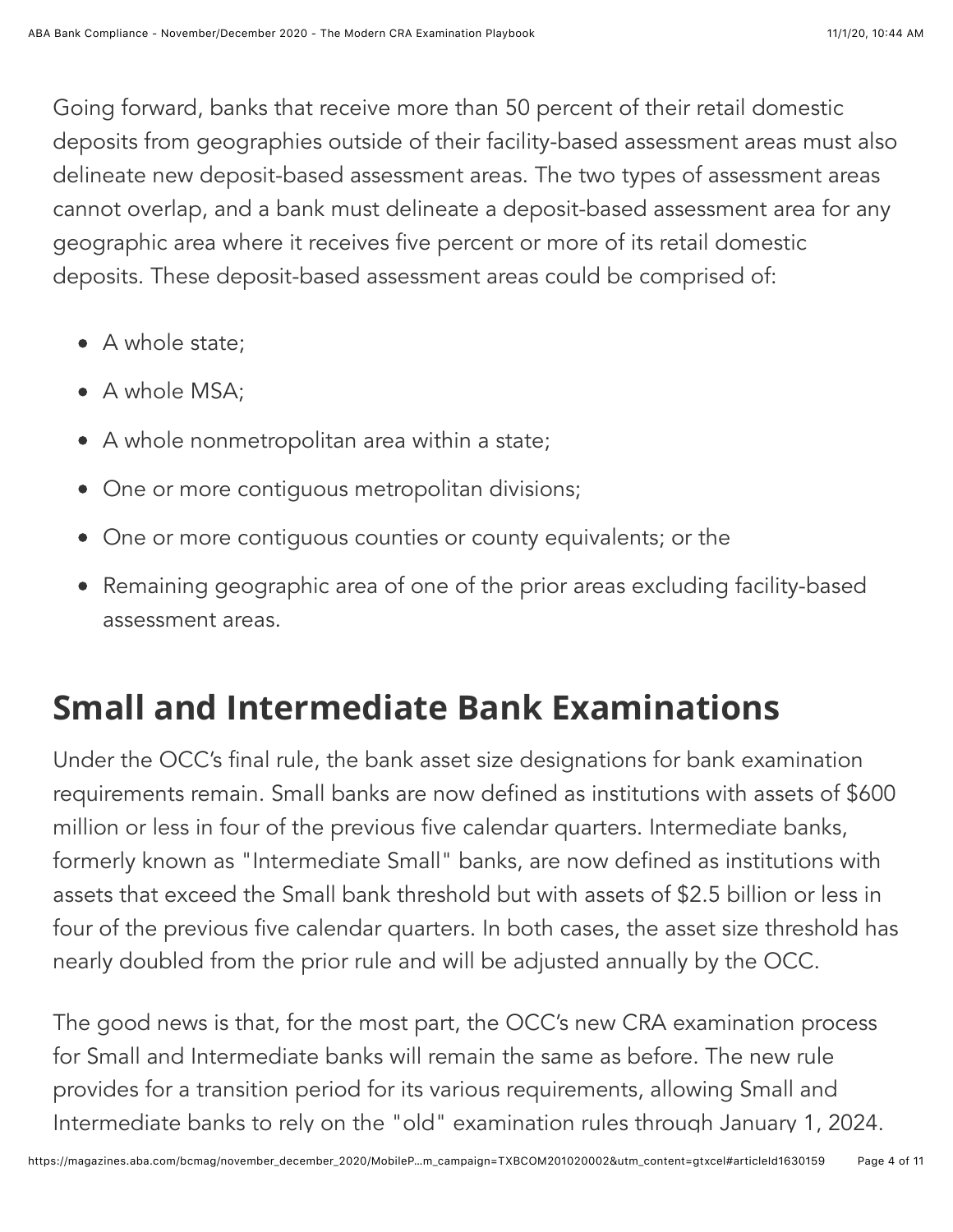However, Small and Intermediate banks will need to comply with new OCC requirements for CRA activities qualification as outlined in my previous article, in the September–October issue, page 22.

Intermediate banks to rely on the "old" examination rules through January 1, 2024.

As a side note, Wholesale and Limited Purpose banks will also continue to be designated as such under the new rule and will follow substantially the same examination process as before. Also, banks operating under a Strategic Plan will be evaluated under the requirements for strategic plan banks.

## With the rule change, all CRA professionals, from the most experienced CRA Officer to the newest staff member, were propelled into a different way of playing the CRA game with a new playbook.

## **General Performance Standards**

The most substantive changes to the examination process come about in the introduction of new general performance standards for banks that are not designated as Small, Intermediate, Wholesale, Limited Purpose, or Strategic Plan banks under the new rule. Small and Intermediate banks can choose to be evaluated under these new general performance standards, but for larger banks without a special designation, these new standards are required.

The new general performance standards consist of two key components:

- 1. An evaluation of the distribution of the bank's retail loans to low- and moderate-income individuals, CRA-eligible businesses and farms, and in lowand moderate-income geographies; and
- 2. The impact of the bank's CRA qualifying activities measured relative to the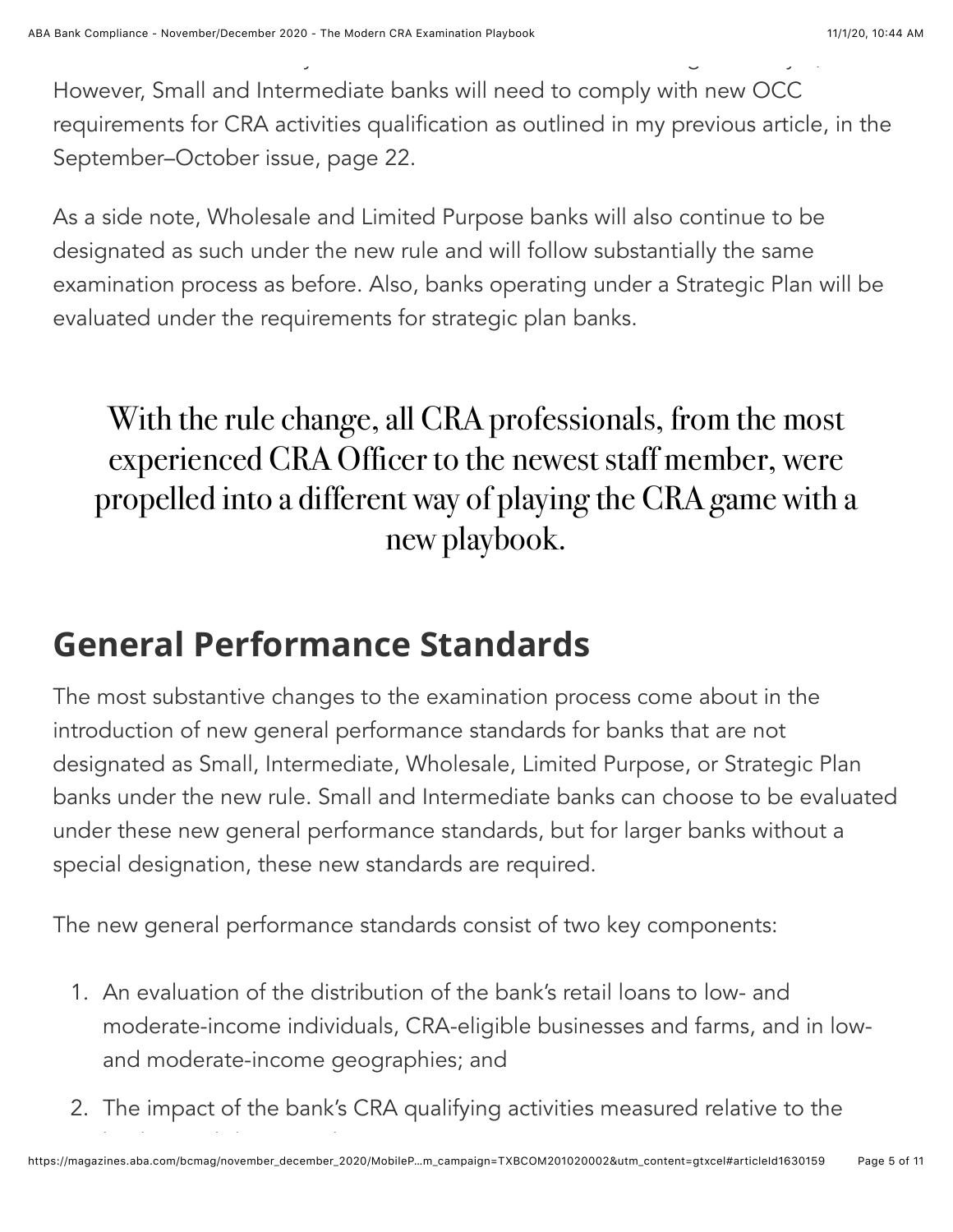bank's retail domestic deposits.

Banks will be required to conduct their own CRA evaluation to assess performance relative to these two standards, prior to the OCC CRA examination and determine presumptive ratings based on the new evaluation criteria outlined in the final rule. These *presumptive ratings* will be determined at both the bank and assessment area levels and will be validated by the OCC examiners during the bank's scheduled CRA examination. In order to ensure consistency in the application of the new general performance standards, the OCC has developed standardized evaluation measures for banks. The standards for calculating the value of each CRA activity conducted by banks were discussed in our last article.

Banks are required to complete CRA evaluation measures annually. The annual measurement quantifies the level of activity and will be part of the CRA performance evaluation. Under the OCC's final rule, a bank's CRA evaluation measure is calculated as the sum of the bank's annual qualifying activities divided by the average quarterly value of the bank's retail domestic deposits at the close of business on the last day of each quarter for the same period. In addition to that calculation, the bank must add the number of the bank's branches located in or serving low- and moderate-income census tracts, distressed areas, underserved areas, or Indian Country divided by the total number of bank branches during the same period multiplied by .02. Simple, right?

#### *Retail Lending Distribution Test*

To garner a qualitative view, OCC-regulated banks will also be evaluated under the retail lending distribution test. This test is similar to how banks are currently evaluated under the lending test during CRA examinations. This retail lending distribution test will now utilize Call Report data and will evaluate the bank's major retail lending product lines with twenty or more originations per year in the assessment area.

#### *Geographic Distribution Test*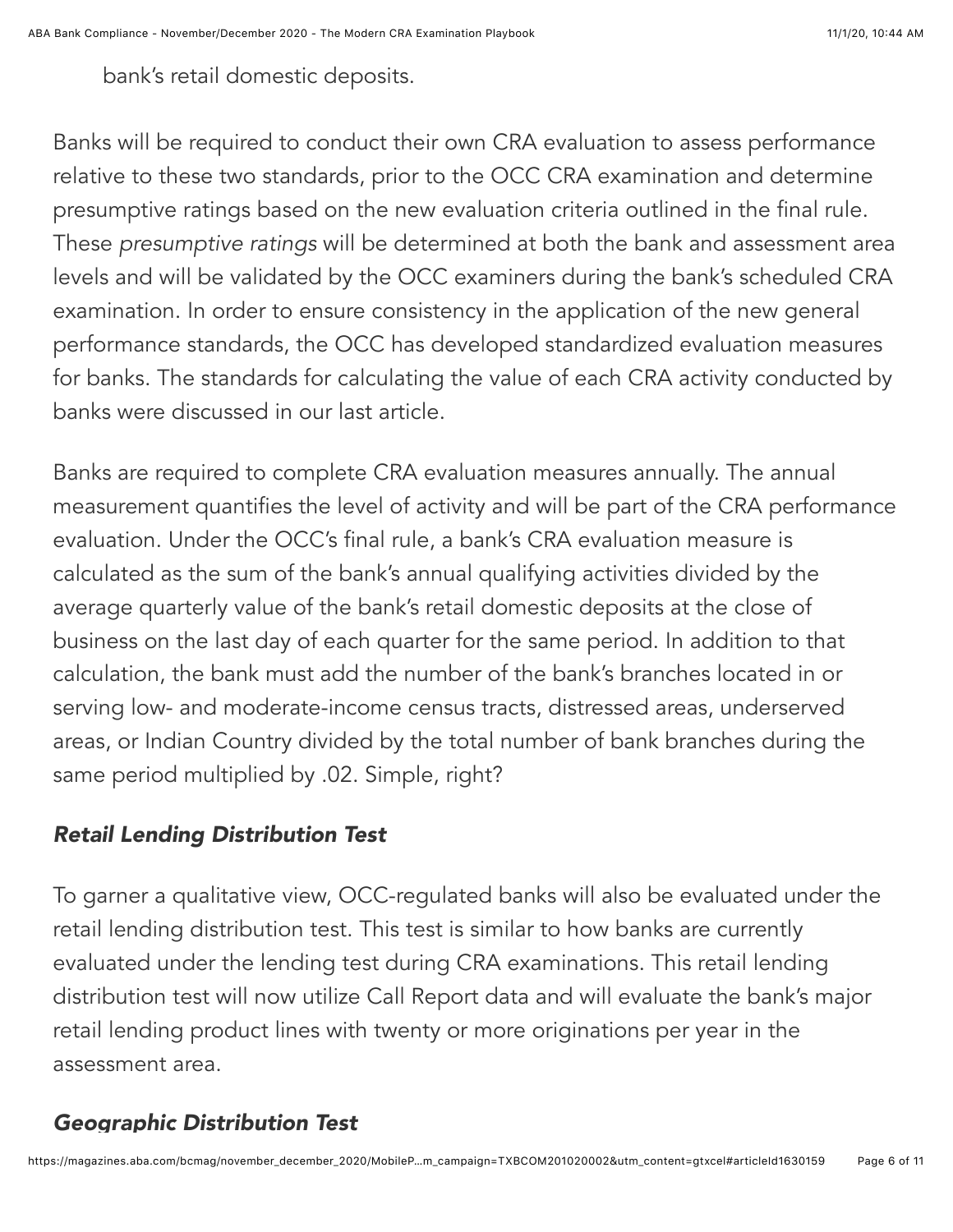*Geographic Distribution Test*

To determine the sufficiency of the retail lending distribution, the geographic distribution test will evaluate the bank's record of lending in low- and moderateincome census tracts in its assessments areas, and results will be compared to the assessment area demographics and peer comparators.

#### *Borrower Distribution Test*

The borrower distribution test will evaluate the bank's record of lending to low- and moderate-income individuals or families or CRA-eligible businesses and farms in its assessment areas, again in comparison to demographic *and* peer comparators. In both tests, product lines could include home mortgage loans, small business loans, and/or small farm loans.

#### *CRA Ratings*

The OCC will assign banks one of the four CRA ratings upon completion of the CRA examination by the OCC. Both the bank and examiners will take into consideration applicable performance context as part of the CRA evaluation. Banks receiving an "Outstanding" rating will be included on a list published on the OCC's website and will receive an OCC seal for marketing and promotional purposes. The new rule provides for a transition period to its various requirements, allowing banks that will be evaluated under the general performance standards to rely on the "old" examination rules through January 2023.

One important piece of the evaluation puzzle that is missing from the OCC final rule is the methodology and requirements for standardized benchmarks and thresholds for evaluating CRA activity across all institutions. While the OCC's proposal included detailed information about how it planned to implement these new benchmarks, including proposed levels of performance, they were excluded entirely from the final rule.

The OCC stated in the commentary to the final rule, that upon further review, the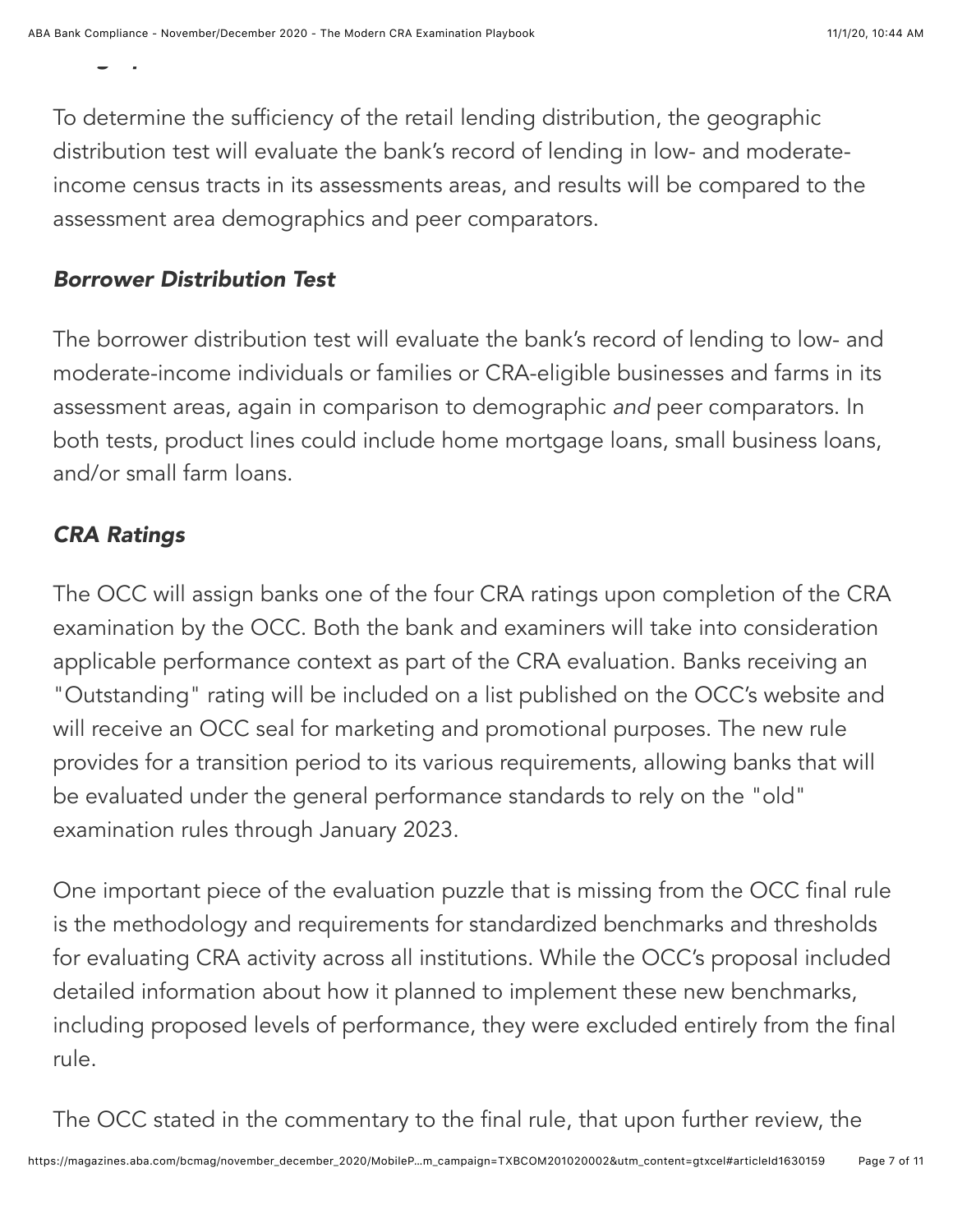agency noted that it did not have sufficient data to detail new methodologies for benchmarking. The agency deferred finalizing this aspect of the rule to further assess available information relied upon to establish benchmarking methodologies and standards. In addition, the OCC said they have plans to issue a new, separate Advanced Notice of Proposed Rulemaking (ANPR) at a future date to establish these standards. In the interim, it remains clear that comparative analysis remains a critical component of the CRA performance evaluation process. The analysis helps provide banks a sense of how they the fare among other banks (before exams) and will provide perspective going forward when evaluated under the framework of the OCC rule.

## **Recordkeeping and Reporting**

Another major requirement under the new OCC final rule is the expanded recordkeeping and reporting requirements for banks, especially those that will be evaluated under the general performance standards. Of note, the OCC has shifted primarily to utilizing Call Report data for CRA lending evaluation, thereby breaking the link between HMDA data and CRA performance. However, HMDA data will still be utilized as a primary evaluation component in fair lending testing and must be reported with the same accuracy and validity as it has in the past to avoid examiner criticism and civil money penalties.

Under the new OCC rule, banks that will be evaluated under the new general performance standards will have to collect, maintain, and report a long list of data including qualifying activities, certain non-qualifying activities, retail domestic deposits, assessment area composition, and more. This data collection includes information the bank utilizes to calculate its presumptive ratings and the data will be validated by the OCC prior to the bank's CRA examination.

## Under the CRA, banks are required to define their assessment

areas as the geographic areas where they can reasonably be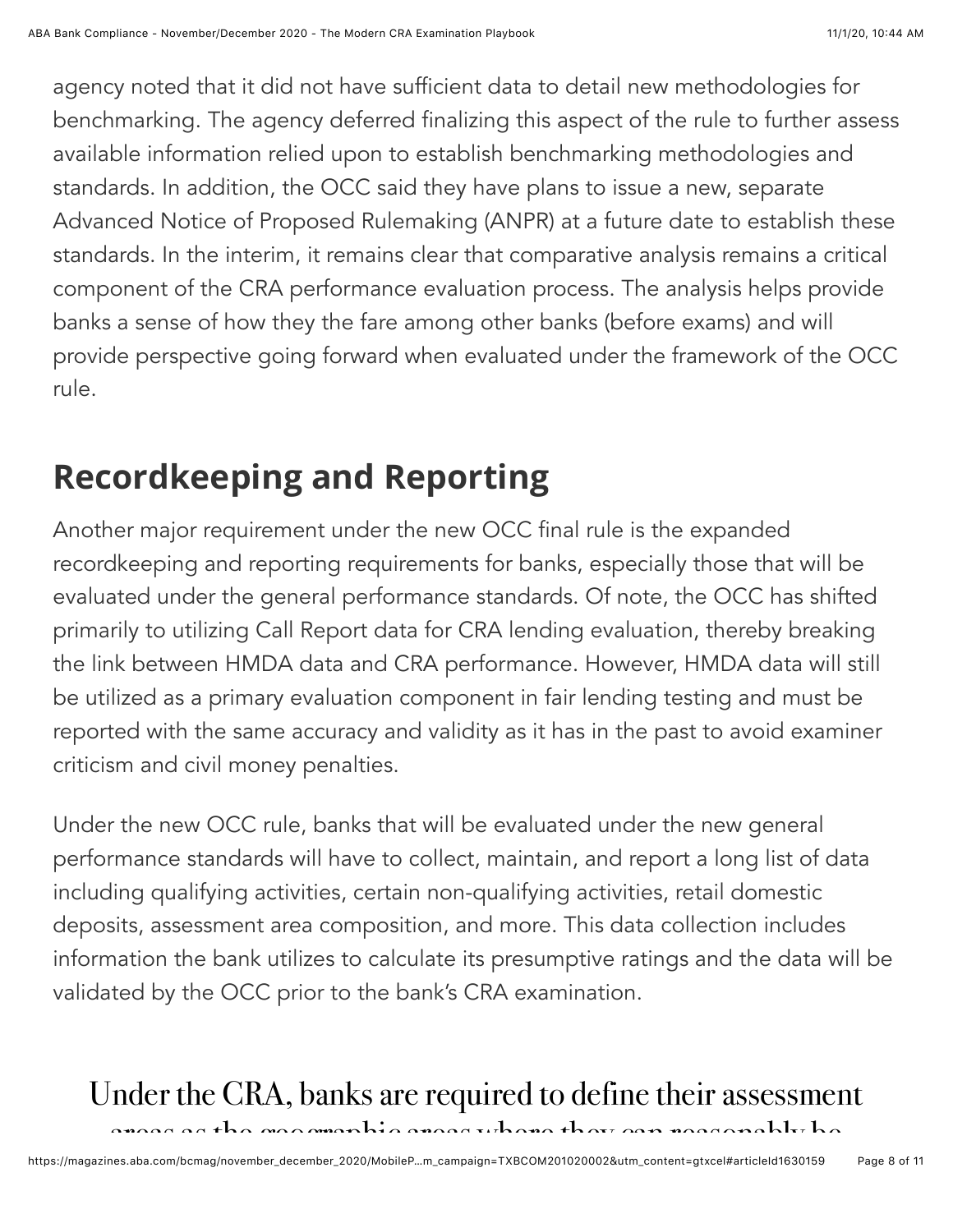## areas as the geographic areas where they can reasonably be expected to serve.

In addition to the detailed records on how the bank calculated its presumptive ratings and CRA qualifying activities, the bank will also need to maintain and report dozens of additional pieces of information about qualifying loans, community development investments, community development services, retail domestic depositor location data, non-qualifying loan activities, and more. All data must be kept in a standardized, machine-readable format that will be outlined by the OCC and reported by the bank annually in a new prescribed process. Data records would have to be maintained by the bank through its CRA examination.

For Small and Intermediate banks, a much shorter list of data will need to be collected and maintained by the bank, including data on retail domestic deposits and assessment area delineation, for example. However, this data does not have to be reported annually and would need to be available for review at the bank's scheduled CRA examinations.

The prescribed and standardized formats for the data collection, recordkeeping, and reporting are still being developed and banks will not have to comply with these requirements for several years. The OCC did note that it expects that banks will utilize vendor solutions to meet some, if not all, of these needs in the future.

As with any new rule, implementation often takes longer than planned. While the OCC's final rule attempts to address many of the concerns and criticisms noted by the industry and the U.S. Treasury in its April 2018 memo, the execution of CRA modernization continues to evolve. Many components of the new rule are still being developed in practice, with additional requirements yet to be formed. The OCC has stated that new guidance and interpretive documents will be issued over the next few years as banks work to implement the final rule. Stay tuned…

```
ABA RESOURCES:
```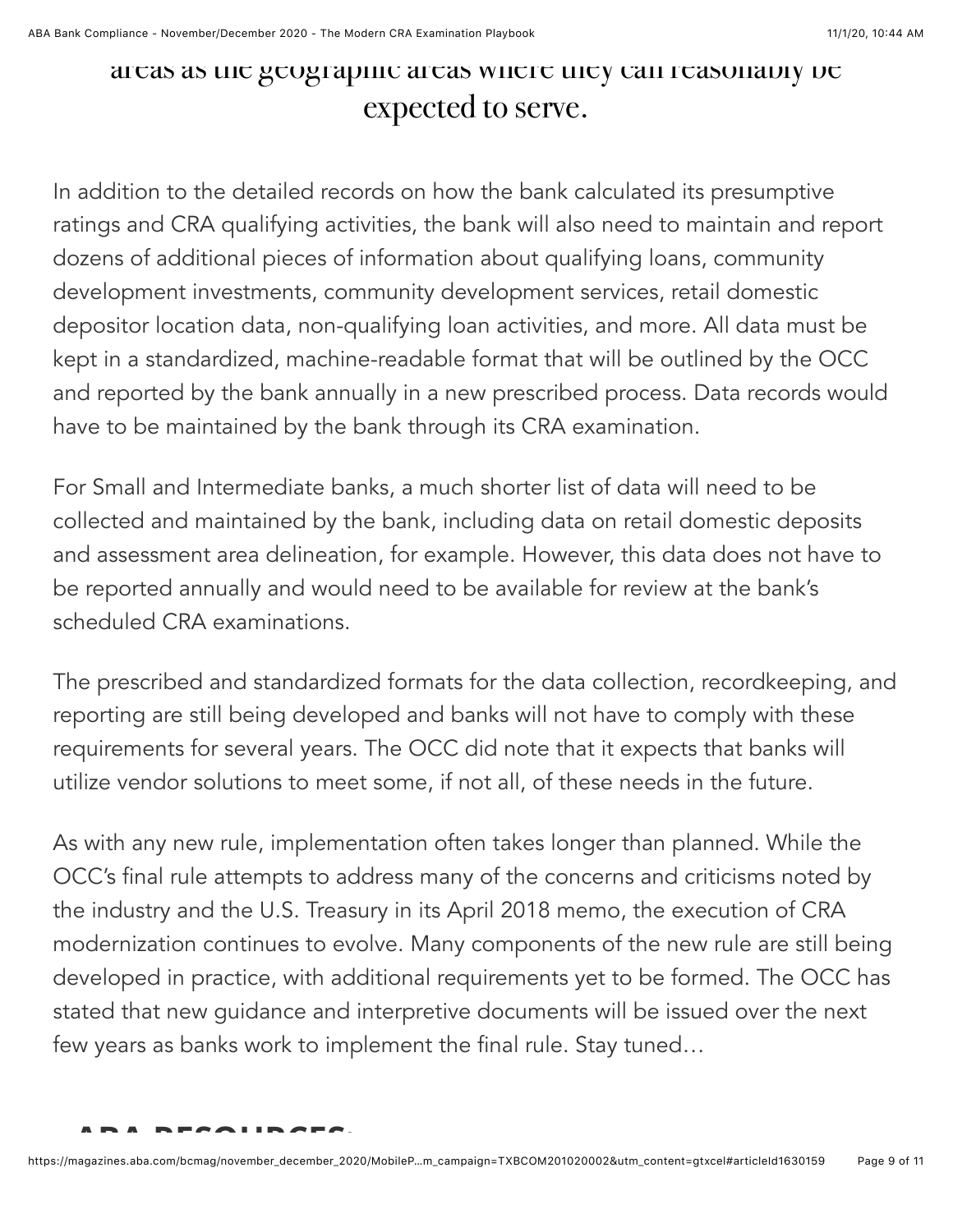### **ABA RESOURCES:**

Access all ABA resources on Community Reinvestment Act modernization, including regulatory releases, comment letters, webinars and Newsbytes stories at [aba.com/CRAModernization](http://aba.com/CRAModernization).

## **ABOUT THE AUTHOR**

**BRIAN WATERS, CRCM**, is the President and Co-Founder of findCRA, which offers both online services for banks to identify and document CRA-qualified nonprofit relationships and build instant performance context, as well as traditional CRA consulting and training services. He has 20 years of experience in banking compliance and community development and is a resident of Louisville, KY. Contact him at **[brian@findCRA.com](mailto:brian@findCRA.com)**.



#### ADVERTISEMENT